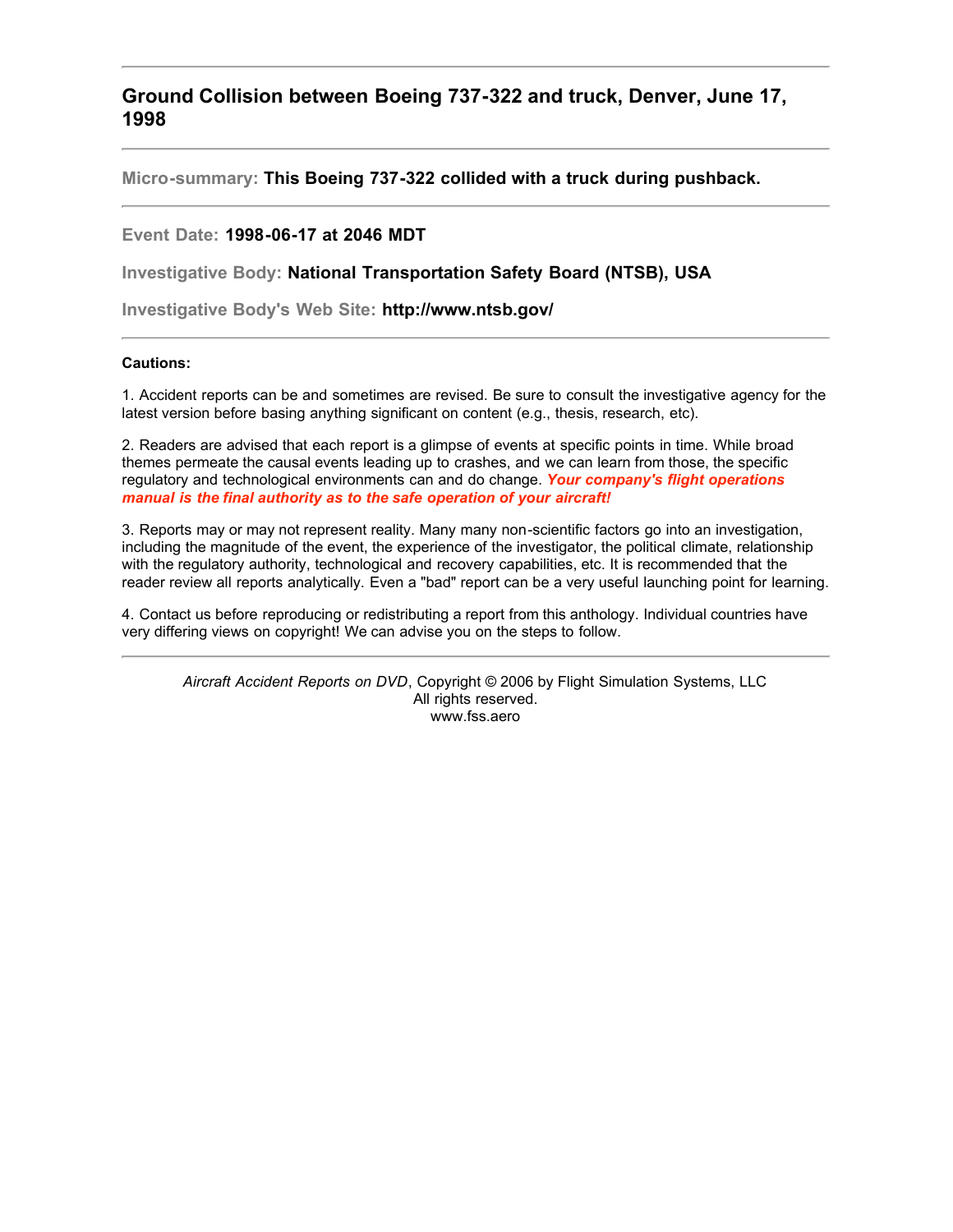| RANS <sub>P</sub> RANSP<br>National Transportation Safety Board                                                                                                                                                                                                                                                                                                                                                                                                                                                                                                                                                                                                                                                                                                                                                                                                                                                                                                                                                                                                                                                                                                                                                                                                                                                                                                                                                                                                                                                                                                                                                                                    |                                                            |  | NTSB ID: FTW98FA273         |                                  |            | Aircraft Registration Number: N364UA |                  |  |  |  |
|----------------------------------------------------------------------------------------------------------------------------------------------------------------------------------------------------------------------------------------------------------------------------------------------------------------------------------------------------------------------------------------------------------------------------------------------------------------------------------------------------------------------------------------------------------------------------------------------------------------------------------------------------------------------------------------------------------------------------------------------------------------------------------------------------------------------------------------------------------------------------------------------------------------------------------------------------------------------------------------------------------------------------------------------------------------------------------------------------------------------------------------------------------------------------------------------------------------------------------------------------------------------------------------------------------------------------------------------------------------------------------------------------------------------------------------------------------------------------------------------------------------------------------------------------------------------------------------------------------------------------------------------------|------------------------------------------------------------|--|-----------------------------|----------------------------------|------------|--------------------------------------|------------------|--|--|--|
| <b>FACTUAL REPORT</b>                                                                                                                                                                                                                                                                                                                                                                                                                                                                                                                                                                                                                                                                                                                                                                                                                                                                                                                                                                                                                                                                                                                                                                                                                                                                                                                                                                                                                                                                                                                                                                                                                              |                                                            |  | Occurrence Date: 06/17/1998 |                                  |            | Most Critical Injury: Minor          |                  |  |  |  |
| ÁVIATIQN<br>ETYBOP                                                                                                                                                                                                                                                                                                                                                                                                                                                                                                                                                                                                                                                                                                                                                                                                                                                                                                                                                                                                                                                                                                                                                                                                                                                                                                                                                                                                                                                                                                                                                                                                                                 |                                                            |  | Occurrence Type: Accident   |                                  |            | Investigated By: NTSB                |                  |  |  |  |
| Location/Time                                                                                                                                                                                                                                                                                                                                                                                                                                                                                                                                                                                                                                                                                                                                                                                                                                                                                                                                                                                                                                                                                                                                                                                                                                                                                                                                                                                                                                                                                                                                                                                                                                      |                                                            |  |                             |                                  |            |                                      |                  |  |  |  |
| Nearest City/Place                                                                                                                                                                                                                                                                                                                                                                                                                                                                                                                                                                                                                                                                                                                                                                                                                                                                                                                                                                                                                                                                                                                                                                                                                                                                                                                                                                                                                                                                                                                                                                                                                                 | Time Zone<br>Zip Code<br>Local Time<br>State               |  |                             |                                  |            |                                      |                  |  |  |  |
| <b>DENVER</b>                                                                                                                                                                                                                                                                                                                                                                                                                                                                                                                                                                                                                                                                                                                                                                                                                                                                                                                                                                                                                                                                                                                                                                                                                                                                                                                                                                                                                                                                                                                                                                                                                                      | CO                                                         |  | 80249                       | 2046                             | <b>MDT</b> |                                      |                  |  |  |  |
| Airport Proximity: On Airport                                                                                                                                                                                                                                                                                                                                                                                                                                                                                                                                                                                                                                                                                                                                                                                                                                                                                                                                                                                                                                                                                                                                                                                                                                                                                                                                                                                                                                                                                                                                                                                                                      | Distance From Landing Facility:<br>Direction From Airport: |  |                             |                                  |            |                                      |                  |  |  |  |
| <b>Aircraft Information Summary</b>                                                                                                                                                                                                                                                                                                                                                                                                                                                                                                                                                                                                                                                                                                                                                                                                                                                                                                                                                                                                                                                                                                                                                                                                                                                                                                                                                                                                                                                                                                                                                                                                                |                                                            |  |                             |                                  |            |                                      |                  |  |  |  |
| Aircraft Manufacturer                                                                                                                                                                                                                                                                                                                                                                                                                                                                                                                                                                                                                                                                                                                                                                                                                                                                                                                                                                                                                                                                                                                                                                                                                                                                                                                                                                                                                                                                                                                                                                                                                              |                                                            |  | Model/Series                |                                  |            |                                      | Type of Aircraft |  |  |  |
| Boeing                                                                                                                                                                                                                                                                                                                                                                                                                                                                                                                                                                                                                                                                                                                                                                                                                                                                                                                                                                                                                                                                                                                                                                                                                                                                                                                                                                                                                                                                                                                                                                                                                                             |                                                            |  | 737-322                     |                                  |            |                                      | Airplane         |  |  |  |
| Sightseeing Flight: No                                                                                                                                                                                                                                                                                                                                                                                                                                                                                                                                                                                                                                                                                                                                                                                                                                                                                                                                                                                                                                                                                                                                                                                                                                                                                                                                                                                                                                                                                                                                                                                                                             |                                                            |  |                             | Air Medical Transport Flight: No |            |                                      |                  |  |  |  |
| Narrative                                                                                                                                                                                                                                                                                                                                                                                                                                                                                                                                                                                                                                                                                                                                                                                                                                                                                                                                                                                                                                                                                                                                                                                                                                                                                                                                                                                                                                                                                                                                                                                                                                          |                                                            |  |                             |                                  |            |                                      |                  |  |  |  |
| Brief narrative statement of facts, conditions and circumstances pertinent to the accident/incident:<br>HISTORY OF FLIGHT                                                                                                                                                                                                                                                                                                                                                                                                                                                                                                                                                                                                                                                                                                                                                                                                                                                                                                                                                                                                                                                                                                                                                                                                                                                                                                                                                                                                                                                                                                                          |                                                            |  |                             |                                  |            |                                      |                  |  |  |  |
| Wilmington Trust Company and operated by United Airlines, and a 1992 International truck,<br>registered to and operated by Dobbs International Services, Inc., were both substantially damaged<br>when the airplane was pushed back from its gate and collided with the parked truck at Denver<br>International Airport, Denver, Colorado.<br>There were no injuries to the airline transport rated<br>captain and first officer, 3 flight attendants, and 65 passengers aboard the airplane. The two<br>occupants of the truck received minor injuries. Visual meteorological conditions prevailed, and an<br>IFR flight plan had been filed for the flight that was to be operated under Title 14 CFR Part 121.<br>The flight had not yet originated when the accident occurred.<br>United Airlines flight 475, scheduled domestic passenger service from Denver, Colorado, to Ontario,<br>California, had been cleared by ramp control for pushback from B53 (gate 53, B concourse).<br>According to the captain's safety report, the airplane had moved backwards about 20 feet when the<br>"a thud."<br>The tug operator advised him that they had struck a catering truck.<br>captain felt<br>The<br>APU DET INOP light illuminated and the APU (auxiliary power unit) was secured. The passengers and<br>crew deplaned via mobile airstairs. Postaccident inspection revealed the airplane's tailcone had<br>struck the Dobbs International Services truck, knocking the truck over on its right side.<br>The accident occurred at a location of 39 degrees, 51.51 minutes north latitude and 104 degrees,<br>40.02 minutes west longitude. |                                                            |  |                             |                                  |            |                                      |                  |  |  |  |
| DAMAGE TO AIRCRAFT<br>According to United Airlines, N364UA (s/n 24533) struck the truck just aft of BS (body station)<br>This tore a 15 inch hole between stringers 16L (left) and 26R (right). Stringers 26L, 26R,<br>1016.<br>and 27R were also damaged. Four inches aft of BS 1016, between stringers 22R and 23R, there was a<br>3 inch x 3 inch hole in the fuselage. The skin and stringers 26L and 26R, from BS 1033 to BS 1066,<br>were damaged. BS 1156 frame was crushed and there was a large hole in the APU access door. There<br>was an 11 inch x 5 inch hole in the aft pressure bulkhead. Three chords and BS 1016 frame were<br>damaged in this area<br>The fiberglass tailcone was crushed. Cost of repairs was estimated to be                                                                                                                                                                                                                                                                                                                                                                                                                                                                                                                                                                                                                                                                                                                                                                                                                                                                                                  |                                                            |  |                             |                                  |            |                                      |                  |  |  |  |
| \$33,000.<br>According to Dobbs International Services, most of the damage to the airplane was caused by the<br>truck's stabilizers that were in the retracted position. In addition to peripheral body damage,<br>the frame of the truck (VIN 1GTSCPMN1NH453389) was sprung. Cost of repairs were estimated to be<br>\$5,000.<br>PERSONNEL INFORMATION                                                                                                                                                                                                                                                                                                                                                                                                                                                                                                                                                                                                                                                                                                                                                                                                                                                                                                                                                                                                                                                                                                                                                                                                                                                                                            |                                                            |  |                             |                                  |            |                                      |                  |  |  |  |

*FACTUAL REPORT - AVIATION Page 1*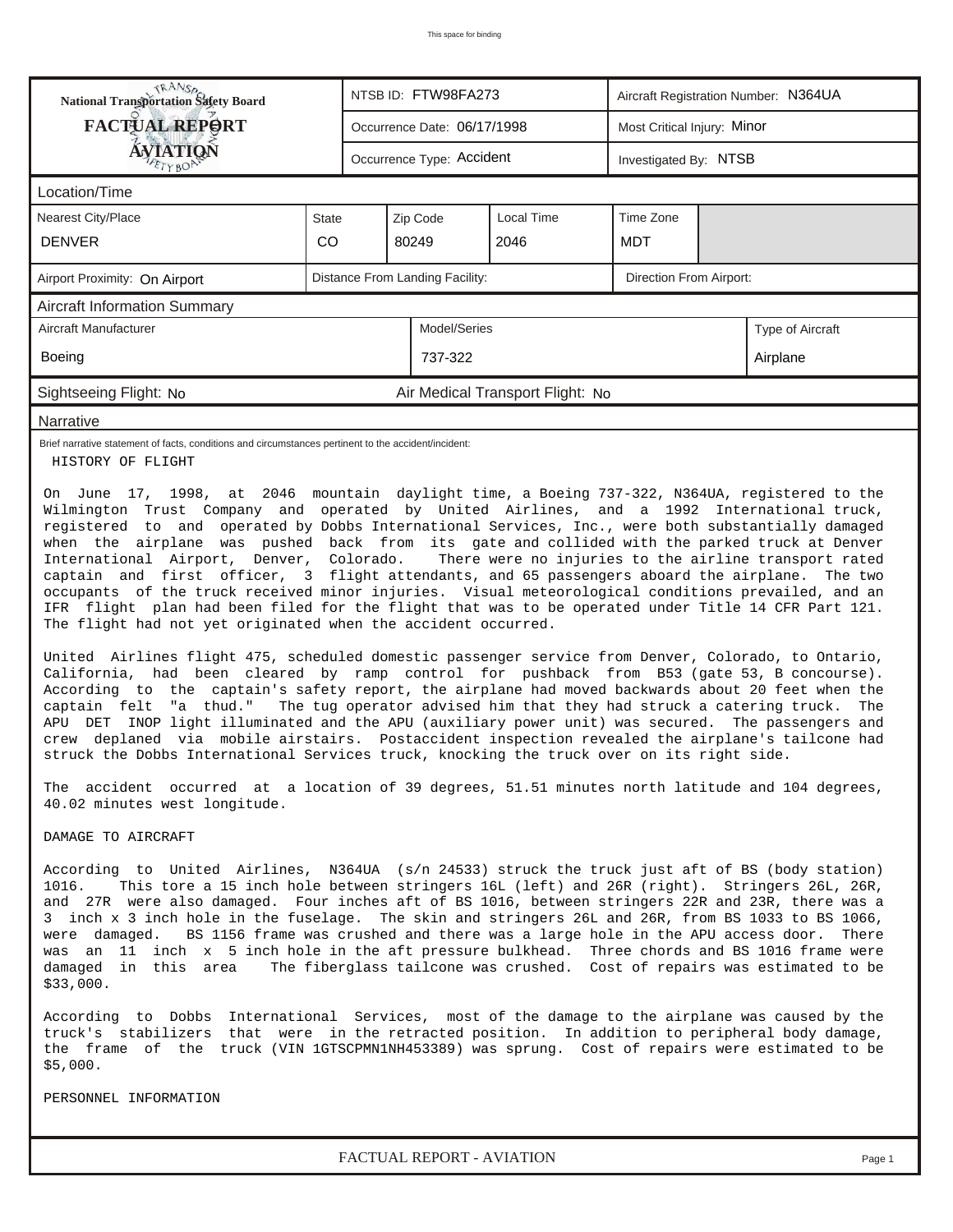

According to the Federal Aviation Administration, Captain Scott C. Volk, First Officer Christine R. Shanholtzer, and the three flight attendants aboard flight 475 were properly certificated and qualified in their respective positions to conduct the flight.

Documents submitted by United Airlines indicate the tug operator, Aircraft Maintenance Technician Gary Weekly, had been trained and found qualified to perform his assigned duties.

Dobbs International Services' documents indicate Customer Service Representative Kim Ngo and Customer Service Assistant Leroy Prince had both been trained and found qualified to perform their assigned duties. Mr. Ngo had 9-1/2 years of airline catering experience: 6 years with Chelsea Airline Catering (owned by Continental Airlines), and 3-1/2 years with Dobbs. During those 9-1/2 years, he had been cited only once by Denver International Airport. On January 18, 1996, he failed to yield the right of way to a Sierra Pacific Airlines Convair 580.

## METEOROLOGICAL INFORMATION

The accident occurred in visual meteorological conditions during the hours of dusk (for details, see page 4 of this report). According to NTSB's Operational Factors Division, sunset occurred at 2037, and twilight ended at 2110.

#### AERODROME INFORMATION

The accident occurred in a non-movement area (not under air traffic control). Directly behind the parked airplanes are two lines painted on the tarmac to delineate traffic lanes used by ground support and other motorized vehicles. These lanes are referred to as the vehicle service road (VSR).

## MEDICAL AND PATHOLOGICAL INFORMATION

Toxicological screening was not performed on the crew of flight 475.

Toxicological screening was performed on Mr. Ngo and Mr. Prince. According to a report from SmithKline Beecham Clinical Laboratories, both Mr. Ngo and Mr. Prince tested negative for ethyl alcohol, and basic, acidic, and neutral drugs. Specimens were taken six hours after the accident.

Toxicological screening was also performed on Mr. Weekly. According to a report from Quest Diagnostics, the drug test was negative. Specimens were taken 18 hours after the accident.

#### TESTS AND RESEARCH

At the request of the investigator in charge, a human performance investigator was dispatched from NTSB headquarters to assist in the investigation. She assisted the investigator in charge in conducting interviews with the principals that were involved in the accident. The interviews were conducted on June 22, 1998, at Denver International Airport. The following based on those interviews, and is chronologically formatted (stated times vary between interviewees and are therefore approximate).

2030: Dobbs International Services (DIS) truck #53389, manned by Customer Service Representative (CSR) Ngo and Customer Service Assistant (CSA) Prince, was dispatched to gate B51 to service United Airlines (UAL) flight 1144, scheduled to arrive at 2053. The drive from the kitchen to the gate took approximately 10 minutes.

2035: Meanwhile, DIS truck #246 arrived at gate B53 to service UAL flight 475. Access to the airplane's first class (right front) galley was blocked by ramp service vehicles, so CSR Nauzad and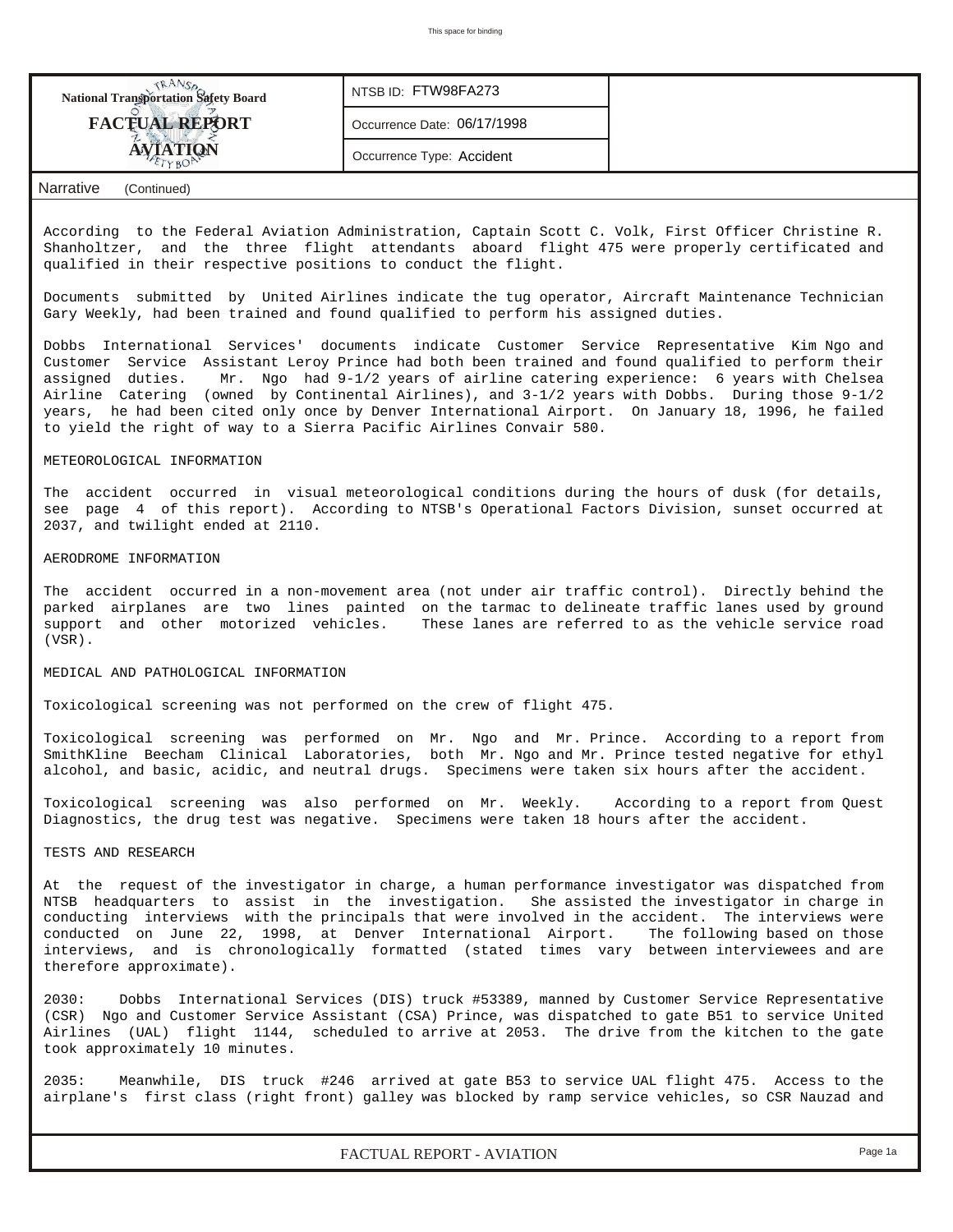| <b>National Transportation Safety Board</b> | NTSBID: FTW98FA273          |  |
|---------------------------------------------|-----------------------------|--|
| <b>FACTUAL REPORT</b>                       | Occurrence Date: 06/17/1998 |  |
|                                             | Occurrence Type: Accident   |  |

## *Narrative (Continued)*

CSA Eskeias began servicing the coach (left aft) galley. It was about this time that Aircraft Maintenance Technician (AMT) Weekly said he conducted a walk-around inspection of the airplane, and noted that the accident truck (#53389) had not yet arrived. His walk-around inspection was confirmed by Ramp Serviceman (RSM) Steven Kirsch.

2040: DIS truck #53389 arrived at gate B51, but UAL flight 1144 had still not arrived. CSR Ngo parked his truck directly behind flight 475 parked at gate B53, setting the parking brake and turning off the engine but leaving the headlights on. He said he was unconcerned about parking behind the airplane because the jetway was in place, the airplane's rotating beacon was not flashing, and another DIS truck (#246) was in the process of finishing service to the coach section (left aft galley). At about this time, DIS truck #246 backed away from the airplane and drove around the right side of DIS truck #53389. Both CSR Nauzad and CSA Eskeias noticed the parked truck (#53389) behind the airplane. They stopped briefly at the airplane's right wing tip to allow a baggage cart to be moved, then positioned their truck to service the first class galley.

2043: RSM Steven Kirsch finished loading baggage into the forward cargo bin and backed his belt loader away from the airplane. Normally, he said, he would drive the belt loader to the vehicle service road and block traffic, an indication that an airplane was being pushed back. He was unable to do so this time because he was blocked by DIS truck #246. CSR Nauzad and CSA Eskeias said they noticed AMT Weekly sitting in the tug. CSR Nauzad said he never saw AMT Weekly get out and make a walk-around inspection of the airplane. At about this time, AMT Weekly said he "looked under the airplane one more time," then got into the tug.

2043: Ramp controller Carl Noda said he is responsible for airplanes taxiing in the non-movement<br>area. He keeps airplanes separated from airplanes, not from ground vehicles. From his position in He keeps airplanes separated from airplanes, not from ground vehicles. From his position in the ramp tower, he was unable to see the catering truck parked behind United flight 475 because his line of sight was obstructed by buildings protuberances. Pushback clearance was issued at 2043.

2046: With catering completed, CSR Nauzad began backing truck #246 away from the airplane as the airplane was being pushed back. CSA Eskeias saw the truck behind the airplane and signaled CSR Nauzad to stop, then attempted to signal AMT Weekly to stop. The collision then occurred.

2052: UAL flight 1144 arrived at gate B51, having been delayed for several minutes due to the collision.

#### ADDITIONAL INFORMATION

In addition to the Federal Aviation Administration, the investigator in charge designated the following to be parties to the investigation: United Airlines, International Association of Machinists, Dobbs International Services, and Denver International Airport. All of the parties to the investigation were invited to and did submit reports that are attached as exhibits to this report.

N364UA was released to United Airlines on June 18, 1998. The truck was released to Dobbs International on June 18, 1998.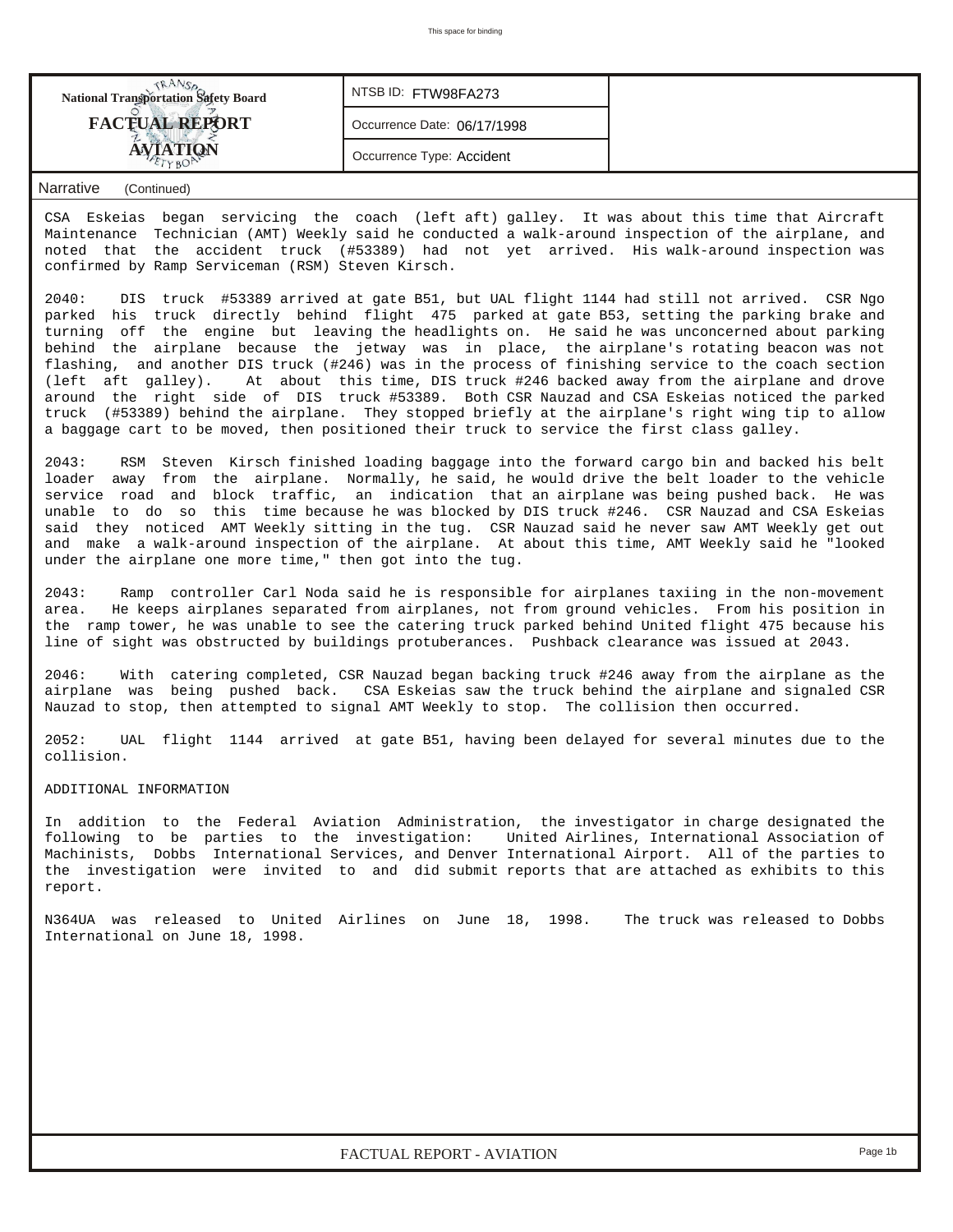| <b>National Transportation Safety Board</b>                             |                      | NTSB ID: FTW98FA273                                    |                                                          |                             |  |   |                                      |          |                      |                           |              |  |
|-------------------------------------------------------------------------|----------------------|--------------------------------------------------------|----------------------------------------------------------|-----------------------------|--|---|--------------------------------------|----------|----------------------|---------------------------|--------------|--|
| FACTUAL REPORT                                                          |                      |                                                        |                                                          | Occurrence Date: 06/17/1998 |  |   |                                      |          |                      |                           |              |  |
| <b>AVIATION</b>                                                         |                      |                                                        |                                                          | Occurrence Type: Accident   |  |   |                                      |          |                      |                           |              |  |
| Landing Facility/Approach Information                                   |                      |                                                        |                                                          |                             |  |   |                                      |          |                      |                           |              |  |
| <b>Airport Name</b><br>Airport ID:                                      |                      |                                                        |                                                          | <b>Airport Elevation</b>    |  |   | Runway Used                          |          | Runway Length        |                           | Runway Width |  |
| DENVER INTERNATIONAL<br><b>DEN</b>                                      |                      |                                                        |                                                          | 5431 Ft. MSL                |  | 0 |                                      |          |                      |                           |              |  |
| Runway Surface Type:                                                    |                      |                                                        |                                                          |                             |  |   |                                      |          |                      |                           |              |  |
| Runway Surface Condition:                                               |                      |                                                        |                                                          |                             |  |   |                                      |          |                      |                           |              |  |
| Type Instrument Approach:                                               |                      |                                                        |                                                          |                             |  |   |                                      |          |                      |                           |              |  |
| VFR Approach/Landing:                                                   |                      |                                                        |                                                          |                             |  |   |                                      |          |                      |                           |              |  |
| Aircraft Information                                                    |                      |                                                        |                                                          |                             |  |   |                                      |          |                      |                           |              |  |
| Aircraft Manufacturer<br><b>Boeing</b>                                  |                      |                                                        | Model/Series<br>737-322                                  |                             |  |   |                                      |          | 24533                | Serial Number             |              |  |
| Airworthiness Certificate(s): Transport                                 |                      |                                                        |                                                          |                             |  |   |                                      |          |                      |                           |              |  |
| Landing Gear Type: Retractable - Tricycle                               |                      |                                                        |                                                          |                             |  |   |                                      |          |                      |                           |              |  |
| Homebuilt Aircraft? No                                                  | Number of Seats: 132 |                                                        | Certified Max Gross Wt.<br>130000 LBS                    |                             |  |   |                                      |          | Number of Engines: 2 |                           |              |  |
| Engine Type:<br>Turbo Fan                                               |                      |                                                        | Engine Manufacturer:<br>Model/Series:<br>Cfm<br>C56-3-C1 |                             |  |   |                                      |          |                      | Rated Power:<br>20000 LBS |              |  |
| - Aircraft Inspection Information                                       |                      |                                                        |                                                          |                             |  |   |                                      |          |                      |                           |              |  |
| Type of Last Inspection                                                 |                      | Date of Last Inspection<br>Time Since Last Inspection  |                                                          |                             |  |   |                                      |          |                      | Airframe Total Time       |              |  |
| <b>Continuous Airworthiness</b>                                         |                      |                                                        | 06/1998                                                  |                             |  |   |                                      | 18 Hours | 27323 Hours          |                           |              |  |
| - Emergency Locator Transmitter (ELT) Information                       |                      |                                                        |                                                          |                             |  |   |                                      |          |                      |                           |              |  |
| ELT Installed? No                                                       | <b>ELT Operated?</b> |                                                        |                                                          |                             |  |   | ELT Aided in Locating Accident Site? |          |                      |                           |              |  |
| Owner/Operator Information                                              |                      |                                                        |                                                          |                             |  |   |                                      |          |                      |                           |              |  |
| Registered Aircraft Owner                                               |                      |                                                        | <b>Street Address</b>                                    | P.O. BOX 66100              |  |   |                                      |          |                      |                           |              |  |
| UNITED AIRLINES, INC.                                                   |                      | <b>State</b><br>City                                   |                                                          |                             |  |   |                                      |          |                      | Zip Code                  |              |  |
|                                                                         |                      | <b>CHICAGO</b><br>60666<br>IL<br><b>Street Address</b> |                                                          |                             |  |   |                                      |          |                      |                           |              |  |
| Operator of Aircraft                                                    |                      | Same as Reg'd Aircraft Owner                           |                                                          |                             |  |   |                                      |          |                      |                           |              |  |
| Same as Reg'd Aircraft Owner                                            |                      | <b>State</b><br>City                                   |                                                          |                             |  |   |                                      |          |                      | Zip Code                  |              |  |
| Operator Designator Code: UALA<br>Operator Does Business As:            |                      |                                                        |                                                          |                             |  |   |                                      |          |                      |                           |              |  |
| - Type of U.S. Certificate(s) Held:                                     |                      |                                                        |                                                          |                             |  |   |                                      |          |                      |                           |              |  |
| Air Carrier Operating Certificate(s): Flag Carrier/Domestic             |                      |                                                        |                                                          |                             |  |   |                                      |          |                      |                           |              |  |
| Operating Certificate:<br>Operator Certificate:                         |                      |                                                        |                                                          |                             |  |   |                                      |          |                      |                           |              |  |
| Regulation Flight Conducted Under: Part 121: Air Carrier                |                      |                                                        |                                                          |                             |  |   |                                      |          |                      |                           |              |  |
| Type of Flight Operation Conducted: Scheduled; Domestic; Passenger Only |                      |                                                        |                                                          |                             |  |   |                                      |          |                      |                           |              |  |
| FACTUAL REPORT - AVIATION<br>Page 2                                     |                      |                                                        |                                                          |                             |  |   |                                      |          |                      |                           |              |  |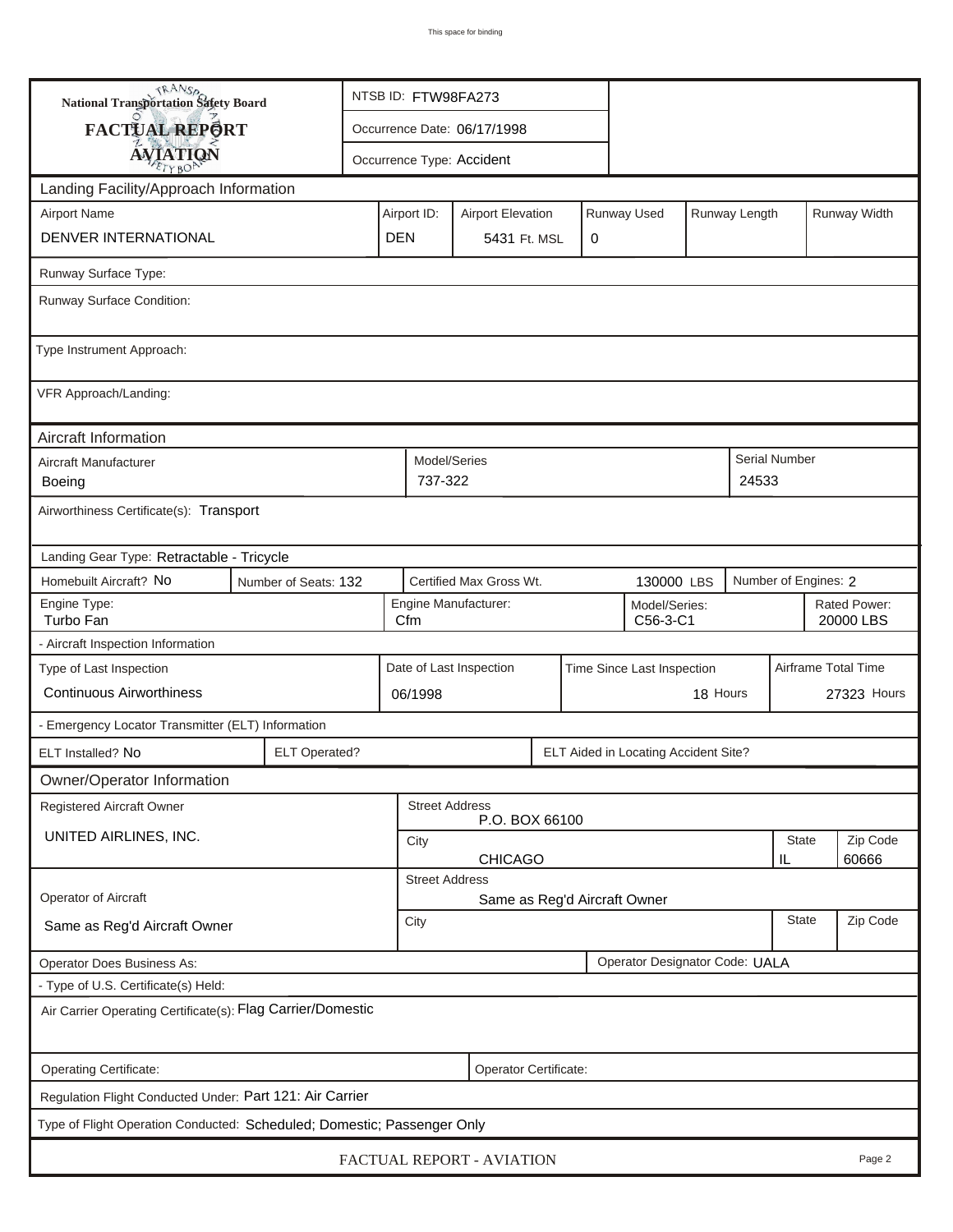|                                                                                                      | <b>National Transportation Safety Board</b>                 |         |                        | NTSB ID: FTW98FA273                                  |                             |         |                  |        |                                        |                    |              |                |                                    |                     |  |
|------------------------------------------------------------------------------------------------------|-------------------------------------------------------------|---------|------------------------|------------------------------------------------------|-----------------------------|---------|------------------|--------|----------------------------------------|--------------------|--------------|----------------|------------------------------------|---------------------|--|
|                                                                                                      | FACTUAL REPORT                                              |         |                        |                                                      | Occurrence Date: 06/17/1998 |         |                  |        |                                        |                    |              |                |                                    |                     |  |
|                                                                                                      |                                                             |         |                        |                                                      | Occurrence Type: Accident   |         |                  |        |                                        |                    |              |                |                                    |                     |  |
| <b>AVIATION</b>                                                                                      |                                                             |         |                        |                                                      |                             |         |                  |        |                                        |                    |              |                |                                    |                     |  |
| <b>First Pilot Information</b>                                                                       |                                                             |         |                        |                                                      |                             |         |                  |        |                                        |                    |              |                |                                    |                     |  |
| Name                                                                                                 |                                                             |         |                        |                                                      |                             | City    |                  |        |                                        |                    | <b>State</b> |                | Date of Birth                      | Age                 |  |
| On File                                                                                              |                                                             |         |                        |                                                      |                             | On File |                  |        |                                        |                    | On File      |                | On File                            | 43                  |  |
| Seat Occupied: Left<br>Principal Profession: Civilian Pilot<br>Certificate Number: On File<br>Sex: M |                                                             |         |                        |                                                      |                             |         |                  |        |                                        |                    |              |                |                                    |                     |  |
| Airline Transport; Flight Instructor; Commercial; Flight Engineer<br>Certificate(s):                 |                                                             |         |                        |                                                      |                             |         |                  |        |                                        |                    |              |                |                                    |                     |  |
| Airplane Rating(s):<br>Multi-engine Land; Single-engine Land; Single-engine Sea                      |                                                             |         |                        |                                                      |                             |         |                  |        |                                        |                    |              |                |                                    |                     |  |
| Rotorcraft/Glider/LTA: None                                                                          |                                                             |         |                        |                                                      |                             |         |                  |        |                                        |                    |              |                |                                    |                     |  |
|                                                                                                      | Instrument Rating(s): Airplane                              |         |                        |                                                      |                             |         |                  |        |                                        |                    |              |                |                                    |                     |  |
| Airplane Single-engine; Instrument Airplane<br>Instructor Rating(s):                                 |                                                             |         |                        |                                                      |                             |         |                  |        |                                        |                    |              |                |                                    |                     |  |
|                                                                                                      | Type Rating/Endorsement for Accident/Incident Aircraft? Yes |         |                        |                                                      |                             |         |                  |        | <b>Current Biennial Flight Review?</b> |                    |              |                |                                    |                     |  |
| Medical Cert.: Class 1                                                                               |                                                             |         |                        | Medical Cert. Status: Valid Medical--no waivers/lim. |                             |         |                  |        |                                        |                    |              |                | Date of Last Medical Exam: 05/1998 |                     |  |
|                                                                                                      |                                                             |         |                        |                                                      |                             |         |                  |        |                                        |                    |              |                |                                    |                     |  |
| - Flight Time Matrix                                                                                 |                                                             | All A/C | This Make<br>and Model | Airplane<br>Single Engine                            | Airplane<br>Mult-Engine     | Night   |                  | Actual | Instrument                             | Simulated          |              | Rotorcraft     | Glider                             | Lighter<br>Than Air |  |
| <b>Total Time</b>                                                                                    |                                                             | 10466   | 3783                   |                                                      |                             |         |                  |        |                                        |                    |              |                |                                    |                     |  |
| Pilot In Command(PIC)                                                                                |                                                             |         | 3783                   |                                                      |                             |         |                  |        |                                        |                    |              |                |                                    |                     |  |
| Instructor                                                                                           |                                                             |         |                        |                                                      |                             |         |                  |        |                                        |                    |              |                |                                    |                     |  |
| Last 90 Days                                                                                         |                                                             |         | 201                    |                                                      |                             |         |                  |        |                                        |                    |              |                |                                    |                     |  |
| Last 30 Days                                                                                         |                                                             |         | 60                     |                                                      |                             |         |                  |        |                                        |                    |              |                |                                    |                     |  |
| Last 24 Hours                                                                                        |                                                             |         | 11                     |                                                      |                             |         |                  |        |                                        |                    |              |                |                                    |                     |  |
| Seatbelt Used? Yes                                                                                   |                                                             |         |                        | Shoulder Harness Used? Yes                           |                             |         |                  |        | Toxicology Performed? No               |                    |              |                | Second Pilot? Yes                  |                     |  |
|                                                                                                      |                                                             |         |                        |                                                      |                             |         |                  |        |                                        |                    |              |                |                                    |                     |  |
|                                                                                                      | Flight Plan/Itinerary                                       |         |                        |                                                      |                             |         |                  |        |                                        |                    |              |                |                                    |                     |  |
|                                                                                                      | Type of Flight Plan Filed: IFR                              |         |                        |                                                      |                             |         |                  |        |                                        |                    |              |                |                                    |                     |  |
| Departure Point                                                                                      |                                                             |         |                        |                                                      |                             |         | <b>State</b>     |        |                                        | Airport Identifier |              | Departure Time |                                    | Time Zone           |  |
|                                                                                                      | Same as Accident/Incident Location                          |         |                        |                                                      |                             |         |                  |        | <b>DEN</b>                             |                    |              |                | 0000                               |                     |  |
| Destination                                                                                          |                                                             |         |                        |                                                      |                             |         | State            |        |                                        | Airport Identifier |              |                |                                    |                     |  |
| <b>ONTARIO</b>                                                                                       |                                                             |         |                        |                                                      |                             |         | <b>ONT</b><br>CA |        |                                        |                    |              |                |                                    |                     |  |
| Type of Clearance: None                                                                              |                                                             |         |                        |                                                      |                             |         |                  |        |                                        |                    |              |                |                                    |                     |  |
| Class B<br>Type of Airspace:                                                                         |                                                             |         |                        |                                                      |                             |         |                  |        |                                        |                    |              |                |                                    |                     |  |
|                                                                                                      | <b>Weather Information</b>                                  |         |                        |                                                      |                             |         |                  |        |                                        |                    |              |                |                                    |                     |  |
| Source of Briefing:<br>Company                                                                       |                                                             |         |                        |                                                      |                             |         |                  |        |                                        |                    |              |                |                                    |                     |  |
| Method of Briefing:                                                                                  |                                                             |         |                        |                                                      |                             |         |                  |        |                                        |                    |              |                |                                    |                     |  |
|                                                                                                      |                                                             |         |                        | FACTUAL REPORT - AVIATION                            |                             |         |                  |        |                                        |                    |              |                |                                    | Page 3              |  |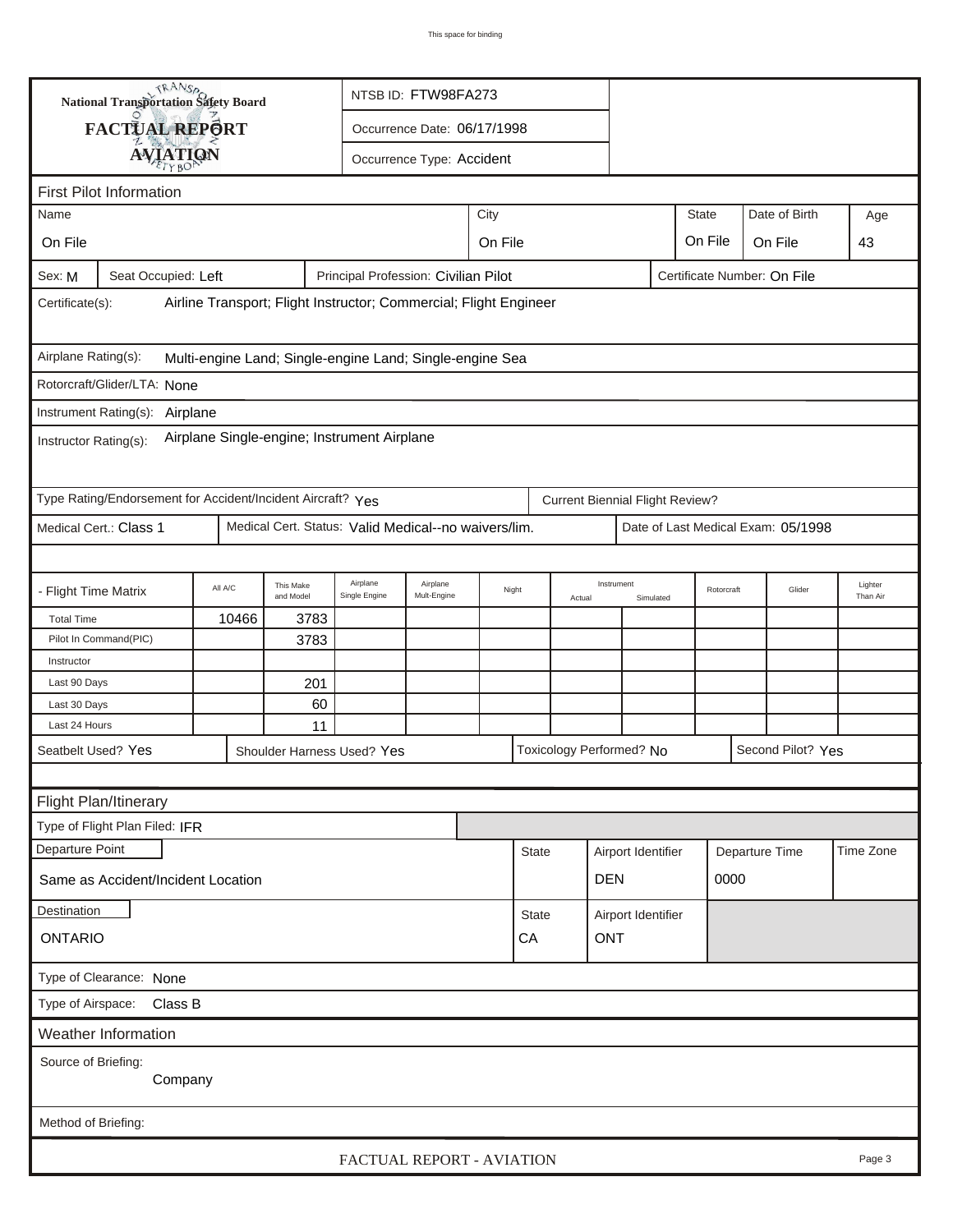| <b>National Transportation Safety Board</b> |                                           | NTSB ID: FTW98FA273 |                             |                           |                    |                                     |    |                                                       |                              |                   |      |        |  |  |
|---------------------------------------------|-------------------------------------------|---------------------|-----------------------------|---------------------------|--------------------|-------------------------------------|----|-------------------------------------------------------|------------------------------|-------------------|------|--------|--|--|
|                                             | FACTUAL REPORT                            |                     | Occurrence Date: 06/17/1998 |                           |                    |                                     |    |                                                       |                              |                   |      |        |  |  |
|                                             | <b>AVIATION</b>                           |                     |                             | Occurrence Type: Accident |                    |                                     |    |                                                       |                              |                   |      |        |  |  |
|                                             | Weather Information                       |                     |                             |                           |                    |                                     |    |                                                       |                              |                   |      |        |  |  |
| WOF ID                                      | <b>Observation Time</b>                   | Time Zone           | <b>WOF Elevation</b>        |                           |                    | WOF Distance From Accident Site     |    |                                                       | Direction From Accident Site |                   |      |        |  |  |
|                                             |                                           |                     |                             |                           |                    |                                     |    |                                                       |                              |                   |      |        |  |  |
| <b>DEN</b>                                  | 2045                                      | <b>MDT</b>          | 5431 Ft. MSL                |                           |                    |                                     |    |                                                       | 0 NM<br>0 Deg. Mag.          |                   |      |        |  |  |
|                                             | Sky/Lowest Cloud Condition: Scattered     |                     |                             |                           |                    | 12000 Ft. AGL                       |    |                                                       | Condition of Light: Dusk     |                   |      |        |  |  |
|                                             | Lowest Ceiling: Broken                    |                     | 25000 Ft. AGL               |                           | Visibility:        |                                     | 10 | <b>SM</b>                                             | Altimeter:<br>29.00          |                   |      |        |  |  |
| Temperature:                                | 27 °C                                     | Dew Point:          | $^{\circ} \text{C}$         |                           | Wind Direction: 70 |                                     |    |                                                       |                              | Density Altitude: | 7978 | Ft.    |  |  |
| Wind Speed: 9                               |                                           | Gusts:              |                             |                           |                    |                                     |    | Weather Condtions at Accident Site: Visual Conditions |                              |                   |      |        |  |  |
| Visibility (RVR):                           | 0<br>Ft.                                  | Visibility (RVV)    | $\mathbf 0$                 | <b>SM</b>                 |                    | Intensity of Precipitation: Unknown |    |                                                       |                              |                   |      |        |  |  |
|                                             | Restrictions to Visibility: None          |                     |                             |                           |                    |                                     |    |                                                       |                              |                   |      |        |  |  |
|                                             |                                           |                     |                             |                           |                    |                                     |    |                                                       |                              |                   |      |        |  |  |
| Type of Precipitation:                      | None                                      |                     |                             |                           |                    |                                     |    |                                                       |                              |                   |      |        |  |  |
|                                             |                                           |                     |                             |                           |                    |                                     |    |                                                       |                              |                   |      |        |  |  |
|                                             | <b>Accident Information</b>               |                     |                             |                           |                    |                                     |    |                                                       |                              |                   |      |        |  |  |
|                                             | Aircraft Damage: Substantial              |                     | Aircraft Fire: None         |                           |                    |                                     |    | Aircraft Explosion None                               |                              |                   |      |        |  |  |
|                                             | Classification: U.S. Registered/U.S. Soil |                     |                             |                           |                    |                                     |    |                                                       |                              |                   |      |        |  |  |
|                                             | - Injury Summary Matrix                   | Fatal               | Serious<br>Minor            |                           | None               | <b>TOTAL</b>                        |    |                                                       |                              |                   |      |        |  |  |
| <b>First Pilot</b>                          |                                           |                     |                             |                           | 1                  | 1                                   |    |                                                       |                              |                   |      |        |  |  |
| Second Pilot                                |                                           |                     |                             |                           | $\mathbf{1}$       | 1                                   |    |                                                       |                              |                   |      |        |  |  |
| <b>Student Pilot</b>                        |                                           |                     |                             |                           |                    |                                     |    |                                                       |                              |                   |      |        |  |  |
|                                             | Flight Instructor                         |                     |                             |                           |                    |                                     |    |                                                       |                              |                   |      |        |  |  |
| <b>Check Pilot</b>                          |                                           |                     |                             |                           |                    |                                     |    |                                                       |                              |                   |      |        |  |  |
|                                             | <b>Flight Engineer</b>                    |                     |                             |                           |                    |                                     |    |                                                       |                              |                   |      |        |  |  |
|                                             | Cabin Attendants                          |                     |                             |                           | 3                  | 3                                   |    |                                                       |                              |                   |      |        |  |  |
| Other Crew                                  |                                           |                     |                             |                           |                    |                                     |    |                                                       |                              |                   |      |        |  |  |
| Passengers                                  |                                           |                     |                             |                           | 65                 | 65                                  |    |                                                       |                              |                   |      |        |  |  |
| - TOTAL ABOARD -                            |                                           |                     |                             |                           | 70                 | 70                                  |    |                                                       |                              |                   |      |        |  |  |
| Other Ground                                |                                           | 0                   | 0                           | $\overline{\mathbf{c}}$   |                    | $\overline{c}$                      |    |                                                       |                              |                   |      |        |  |  |
|                                             | - GRAND TOTAL -                           | 0                   | $\overline{0}$              | $\overline{a}$            | 70                 | 72                                  |    |                                                       |                              |                   |      |        |  |  |
|                                             |                                           |                     |                             |                           |                    |                                     |    |                                                       |                              |                   |      |        |  |  |
|                                             |                                           |                     | FACTUAL REPORT - AVIATION   |                           |                    |                                     |    |                                                       |                              |                   |      | Page 4 |  |  |